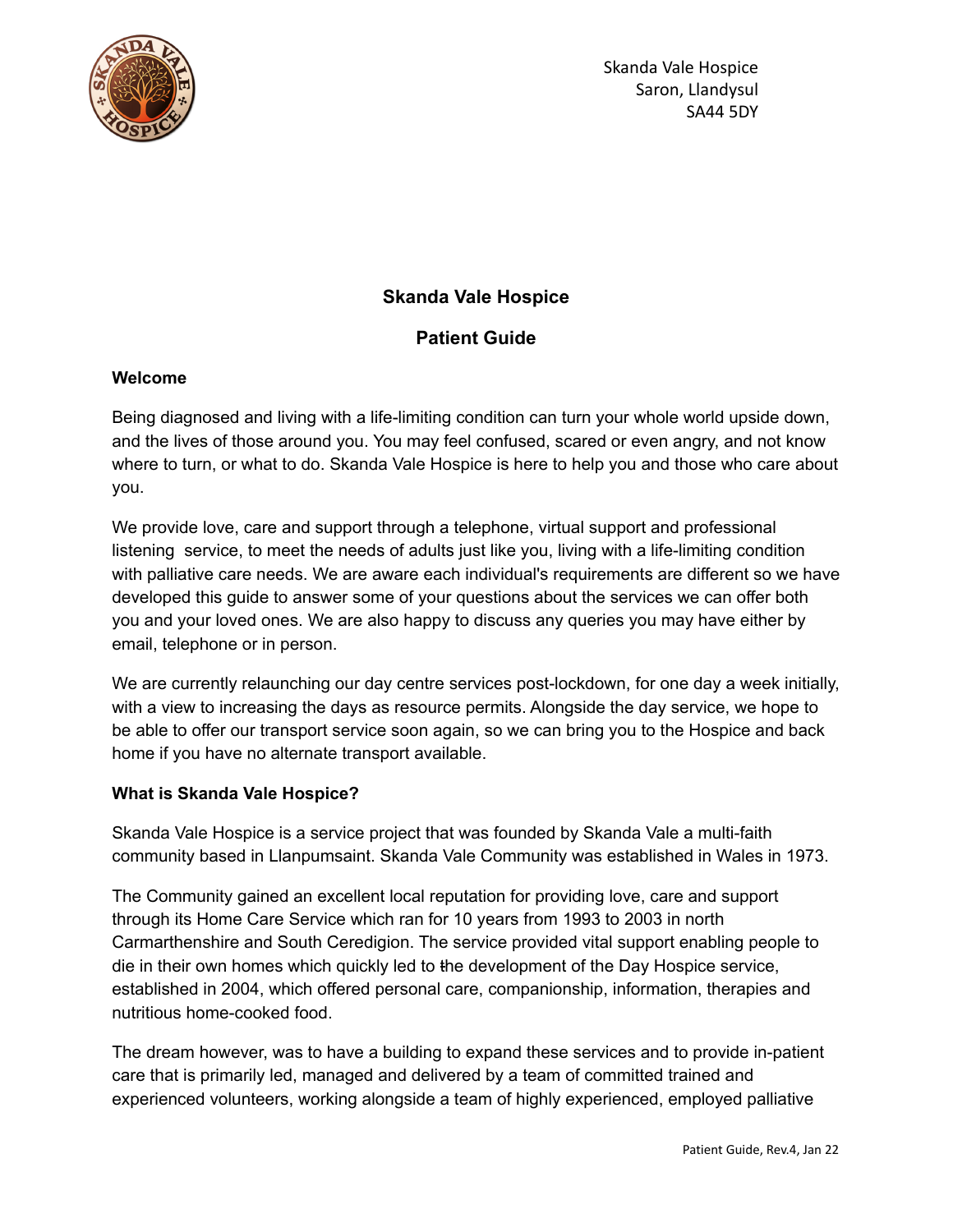

care nursing staff. This dream became a reality in 2016 at our beautiful 6-bed hospice in Saron near Llandysul. Unfortunately the day center and in-patient facilities had to close temporarily in March 2020, due to the Coronavirus pandemic. We are however relaunching our Day Care service and expect to be reopen in January 2022.

Please be assured that you do not need to belong to a particular faith to benefit from our range of services. We welcome all people over the age of 18, regardless of race, personal belief, background, ability or lifestyle.

The hospice is registered as an independent hospital with Healthcare Inspectorate Wales (HIW) and follows strict guidance and policy, to keep you and your family safe and to ensure the care you receive is always of the highest standard . We are regularly inspected by HIW to ensure we continue to adhere to government guidelines, you can view our recent inspection report on the HIW website.

## **How much will it cost?**

All services offered are completely **free** of charge to you and your family.

We are totally reliant on the generosity of our supporters, the efforts of fundraising and a number of grant giving bodies that have supported us in our vision. We currently receive no funding from the Welsh Government, or local Health Board.

#### **How can we help you?**

We work in partnership with other professional bodies such as your GP, district nurse, hospital consultant, palliative care nurse and social worker/s to ensure that the care and support provided by Skanda Vale Hospice is part of your total care. We work with you to address the issues you want to address and to help you achieve what you want to achieve.

#### **Our philosophy is to provide person centered loving care.**

We do this by treating every person as unique, considering the total well being of each individual, aspiring to improve the quality of their life and offer new and exciting challenges.

The care and treatment we offer is designed to help you maintain the best possible quality of life.

Our range of services includes:

- Management of daily life
- Psychological, emotional support for you and those close to you
- Help, advice and guidance in accessing other means of support
- A range of complementary therapies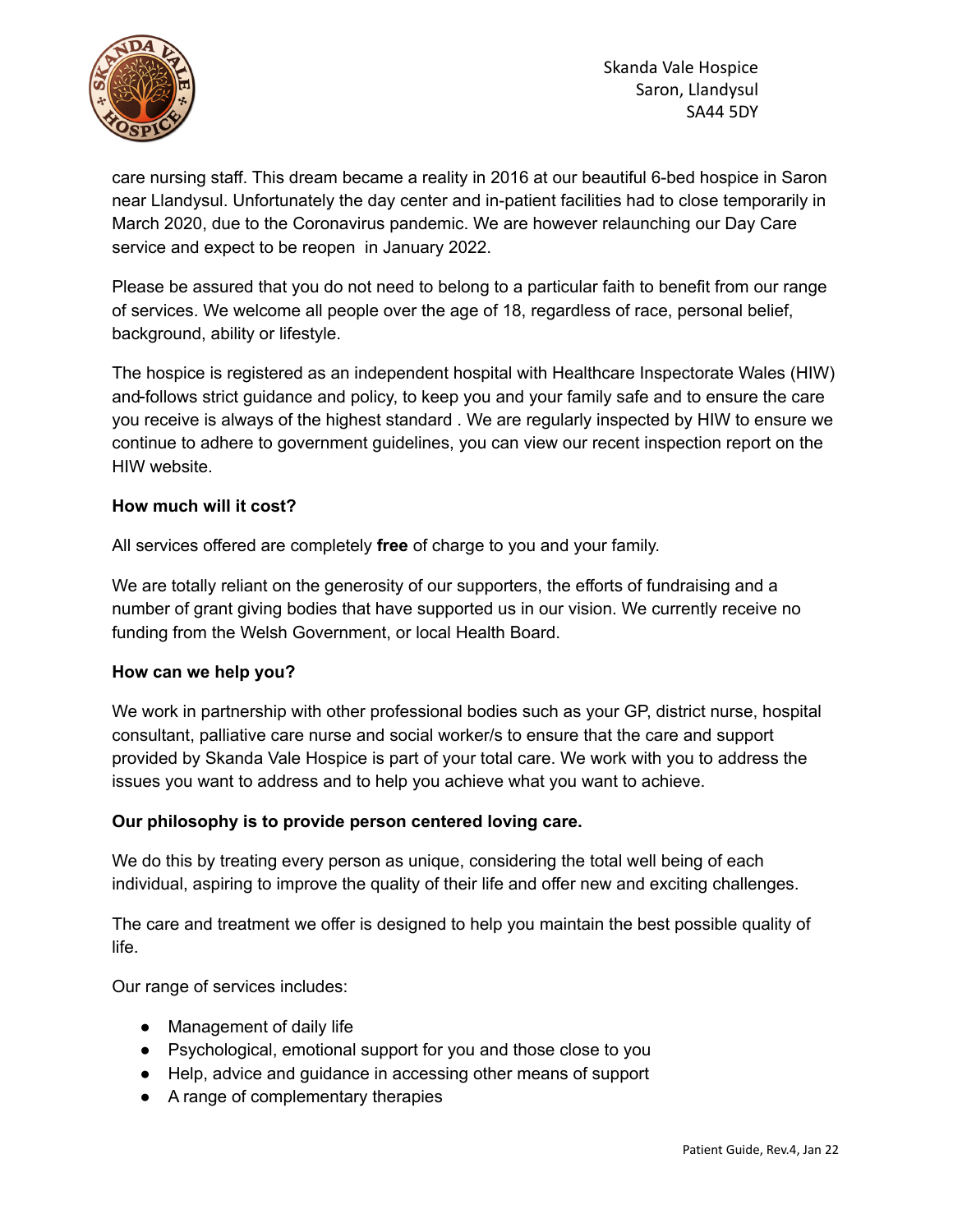

Skanda Vale Hospice Saron, Llandysul SA44 5DY

- Meditation, relaxation and other supportive interventions
- Spiritual care and guidance if requested
- Social support and the ability to meet with others in a similar situation either online via telephone or in person
- Assisted bathing for those unable to bathe at home
- Support to make choices about your future care

Day care is currently provided each Wednesday (except public Holidays) throughout the year. We hope to increase this service in the near future.

#### **What we cannot offer**

Please be aware that currently our In Patient respite service is suspended due to the pandemic We are planning to relaunch this in early spring 2022, detailed Information about the relaunch of this services will be posted on our website [www.skandavalehospice.org](http://www.skandavalehospice.org)

Please be aware that we do not have the facilities to offer advanced life support. In the event of a sudden collapse, basic life support measures will be started and an ambulance called.

In addition, we will not be providing intravenous therapies, including antibiotics.

If you have any questions about what we are unable to offer, please speak to the Head of Care Delivery..

#### **How can I be referred?**

You can refer yourself to Skanda Vale Hospice, or you can ask any professional who works with you to make the referral. It's really simple; there are no complicated forms, just ring, write, email or drop into the hospice to speak to a member of our team.

We will arrange to carry out a brief referral assessment to determine whether your condition meets the referral criteria.

Once accepted, the next step is to carry out a person centered assessment to determine how we can address your specific needs. This assessment will be carried out over the phone or via video call or if required (and the pandemic situation allows it), we have the possibility to visit you at home or in hospital to carry out the assessment face-to-face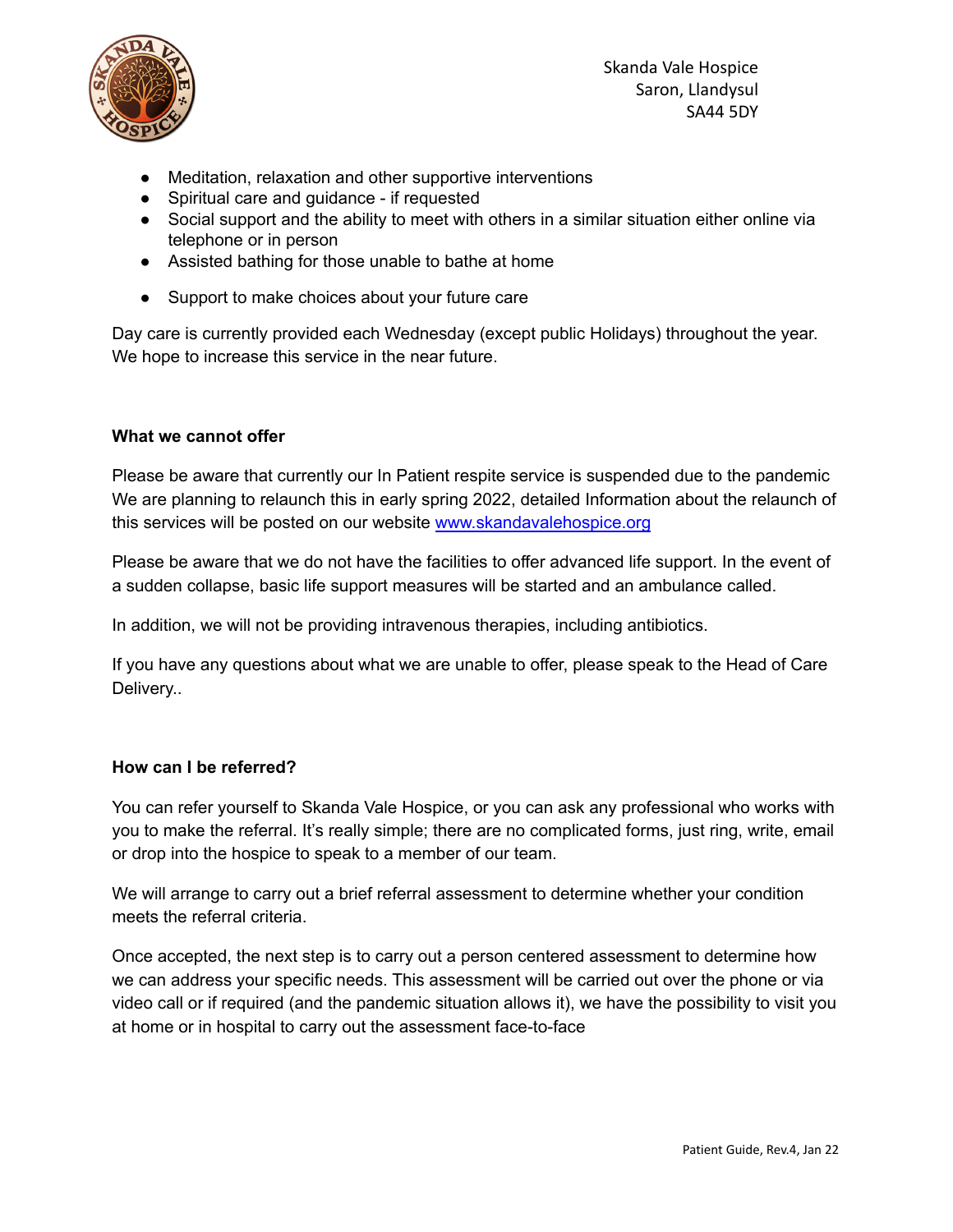

Skanda Vale Hospice Saron, Llandysul SA44 5DY

It's important that we let your GP and Consultant know you have been referred to Skanda Vale Hospice and we will ask your permission to share information with other services. In order to provide you with the best care possible.

## **The facilities**

Skanda Vale Hospice is designed to make you feel welcome and at home. The building is set over two floors, accessed by a lift. The hospice consists of the following:

- A dining room to accommodate patients, visitors and staff
- A professional kitchen on the ground floor
- A light and spacious sun room offering views and access to a patio area and the gardens
- A sacred space for contemplation
- 2 therapy rooms
- An activity room
- A consultation room
- A clinical room
- 1 adapted bathroom on the ground floor for assisted bathing, including overhead hoisting
- Wheelchair accessible gardens and grounds with water features and private seating areas
- A kitchenette on the first floor for use by patients and family members
- Car parking spaces.

The hospice is a safe and secure environment and is fitted with a nurse call system which includes voice activated answering, to let you know that your call has been received.

We have moving and handling, bathing and pressure relieving equipment at the hospice. We have a range of seating options in the day room and dining room to allow you to find a chair that is suitable for you.

The hospice has been designed and furnished with you in mind and so we welcome all ideas and suggestions you may have to make you feel at home.

#### **What the team offers**

Your care will be provided by a team of highly skilled practitioners. The team consists of registered nurses, support workers and therapists, some of whom are paid members of staff and some who are volunteers. Many team members have extensive knowledge and experience of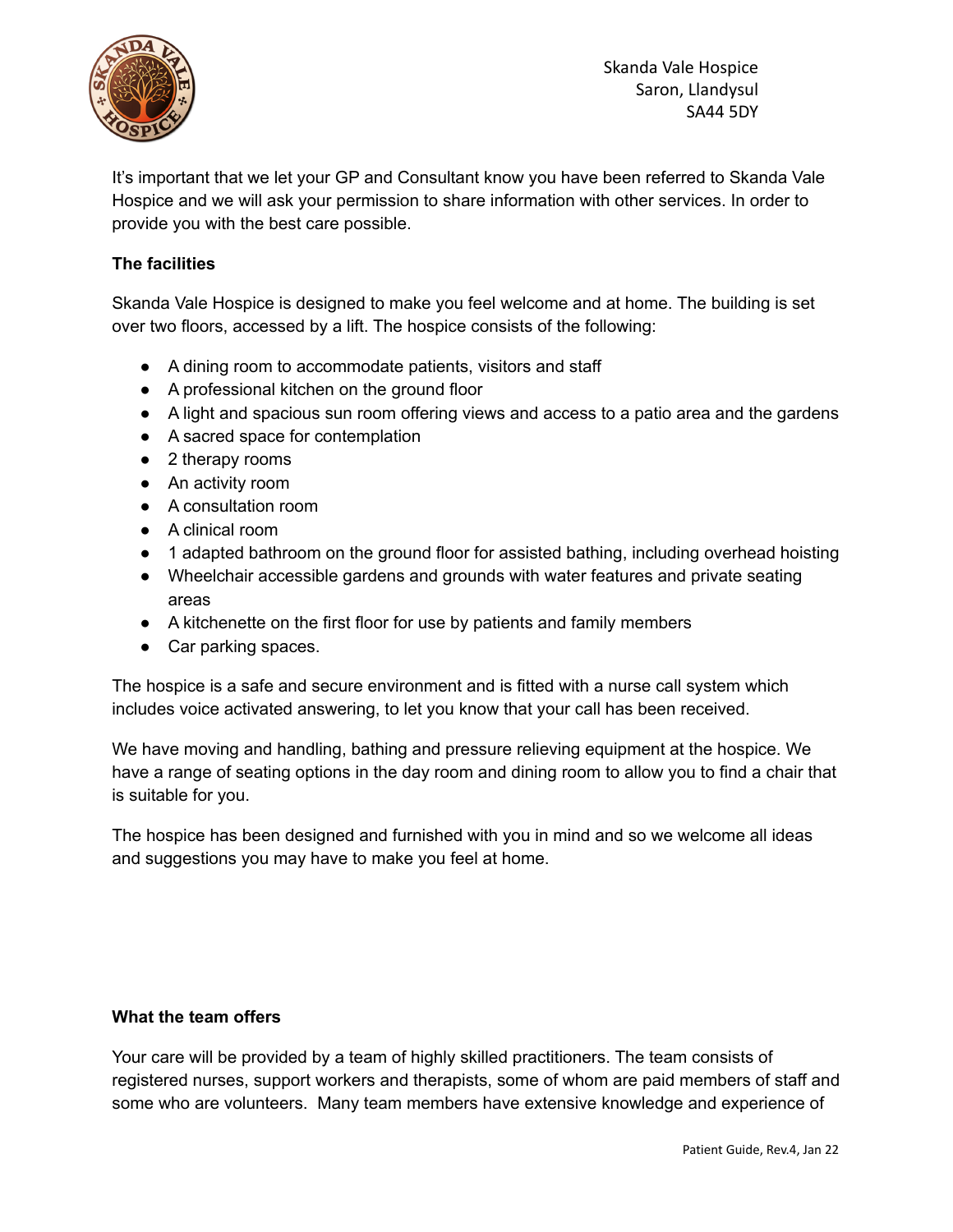

working in palliative care. You will be able to distinguish the team members and their roles within the hospice. All nurses and carers will be easily identified.

We believe that everyone has something to contribute to the love and care of their own community and so we positively encourage volunteering. A qualified nurse will be on shift during day centre services if you wish to talk to a medical professional.

All team members receive continuous education and on-going professional development to ensure that the care you receive is the best it can be. They all share the Skanda Vale vision to value the uniqueness of each person they care for. You matter to us because you are unique and all the team are committed to delivering a service that makes you and your family feel valued and loved.

Your medical support will continue to be provided by your GP and specialist team. We will follow any plans of care they have already started. If you are staying at the hospice and become unwell during the day, we will seek the advice of your GP or specialist team.

If your condition deteriorates we will transfer you to hospital if necessary or act according to your previous stated wishes..

## **Confidentiality**

All information held by Skanda Vale Hospice about you will be treated in the strictest confidence in accordance with the Data Protection Act. We will only ask for information about you that will help us to deliver the services we will offer.

Sharing information with other professionals is crucial in delivering safe and effective care to both you and your family. We will ask you to give us your permission for your information to be shared by all professionals who care for you. This will allow us to attend meetings and receive clinic letters as necessary.

You can refuse to give your permission, or to change your mind if you have already given your permission. Please discuss with the Lead Nurse, any concerns you may have over the sharing of information.

## **Access to records held by Skanda Vale Hospice**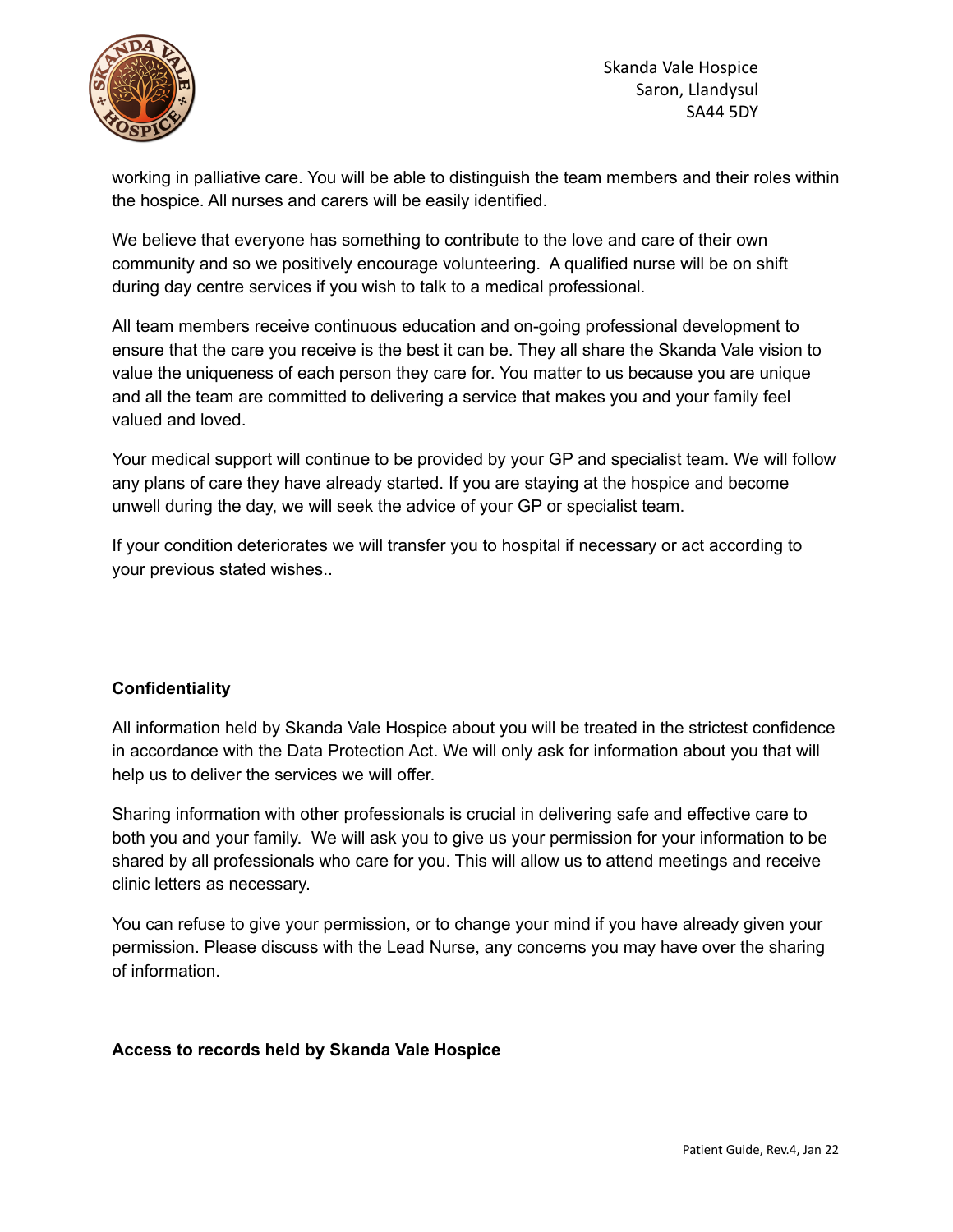

Skanda Vale Hospice Saron, Llandysul SA44 5DY

As with all healthcare establishments you are entitled to read the notes that we hold about your care and treatment. If you wish to read your notes, please put your request in writing to the Lead Nurse.

### **Your feedback**

Your views about the service you received, the hospice environment and ideas for service development are all important to us. We hope that you will feel able to share these ideas with us in an informal way when they occur to you.

There are also a number of ways you can formally give your feedback, including an annual questionnaire that we ask you to complete, feedback following a day centre attendance and a suggestion box.

All your feedback and comments will be taken to the Quality Assurance management team which is formed by the quality assurance manager, the chair of trustees and the hospice manager who will be in touch with you.

#### **How to make a complaint or compliment**

We would like to encourage you to give us feedback about our services - positive or negative. This helps us improve and allows us to provide feedback to our Team and identify any additional training needs required.

For any feedback you would like to provide, be it a compliment, raising concerns or making a complaint, please use the feedback form on our website, send an email to [feedback@skandavale.org](mailto:feedback@skandavale.org) or use one of the feedback forms displayed at the Hospice reception and place it in the suggestion box provided. All feedback is treated in the strictest of confidence.

Please know that you will not be treated any differently because you have made a complaint, we really do want you to tell us if we are not getting things right. Your well-being really does matter to us. If you prefer, please speak to the person in charge or if you prefer to write to us then please address your concerns to:

Registered Manager

Skanda Vale Hospice

Saron,

Llandysul